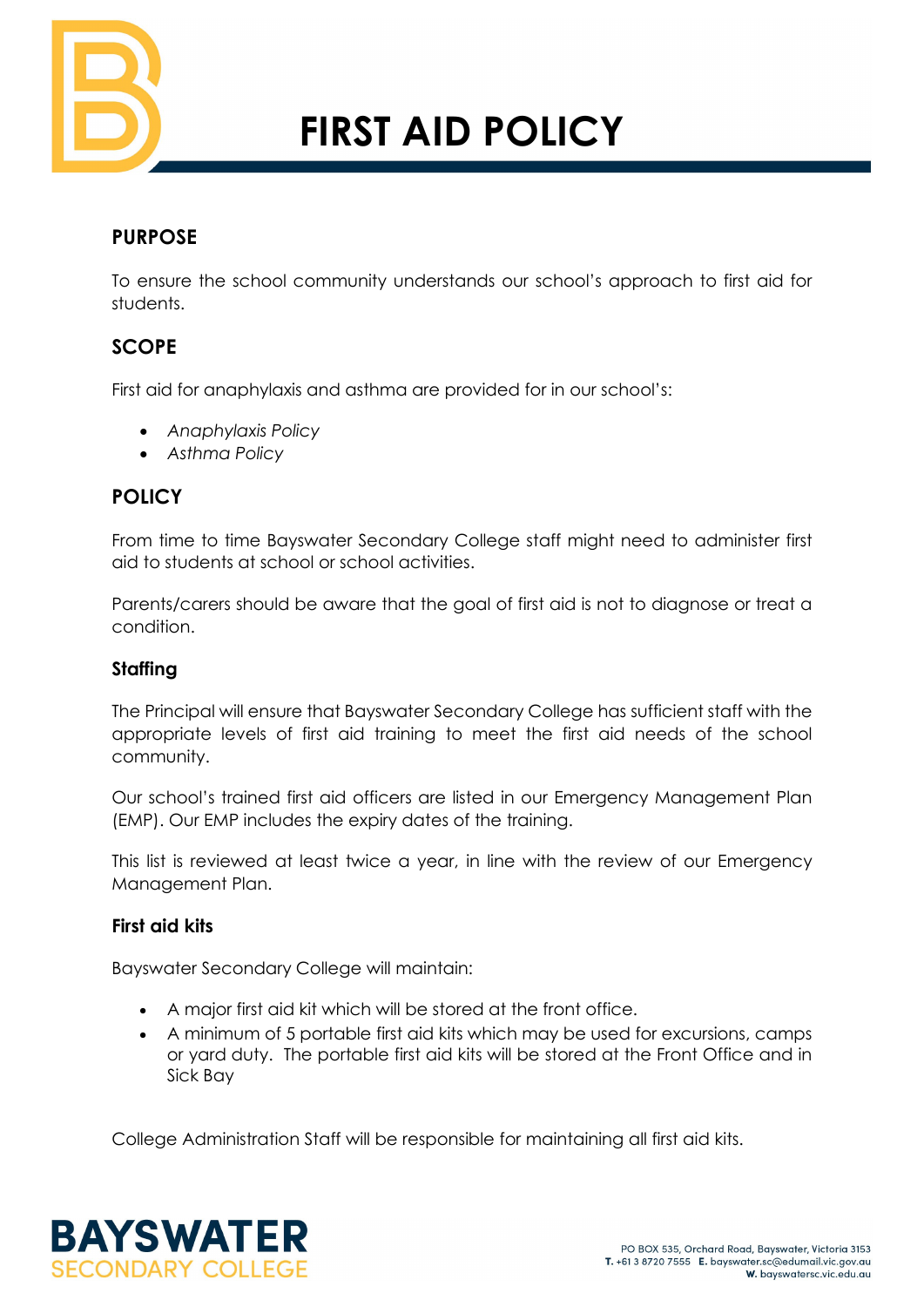## **Care for ill students**

Students who are unwell should not attend school.

If a student becomes unwell during the school day they may be directed to the sick bay and monitored by staff. Depending on the nature of their symptoms, staff may contact parents/carers or an emergency contact person to ask them to collect the student.

#### **First aid management**

If there is a situation or incident which occurs at school or a school activity which requires first aid to be administered to a student:

- Staff who have been trained in first aid will administer first aid in accordance with their training. In an emergency situation, other staff may assist in the administration of first aid within their level of competence.
- In a medical emergency, staff may take emergency action and do not need to obtain parent/carer consent to do so. Staff may contact Triple Zero "000" for emergency medical services at any time.
- Staff may also contact NURSE-ON-CALL (on 1300 60 60 24) in an emergency. NURSE-ON-CALL provides immediate, expert health advice from a registered nurse and is available 24 hours a day, 7 days a week.
- If first aid is administered for a minor injury or condition, Bayswater Secondary College will notify parents/carers by a notification on Compass.
- If first aid is administered for a serious injury or condition, or in an emergency situation, school staff will attempt to contact parents/carers or emergency contacts as soon as reasonably practical.
- If staff providing first aid determine that an emergency response is not required but that medical advice is needed, school staff will ask parents/carers, or an emergency contact person, to collect the student and recommend that advice is sought from a medical practitioner.
- Whenever first aid treatment has been administered to a student Bayswater Secondary College will:
	- o record the incident on CASES21
	- o if first aid was administered in a medical emergency, follow the Department's [Reporting and Managing School Incidents Policy,](https://www2.education.vic.gov.au/pal/reporting-and-managing-school-incidents-including-emergencies/policy) including reporting the incident to the Department's Incident Support and Operations Centre on 1800 126 126.

In accordance with guidance from the Department of Education and Training, analgesics, including paracetamol and aspirin, will not be stored at school or provided as a standard first aid treatments. This is because they can mask signs of serious illness or injury.